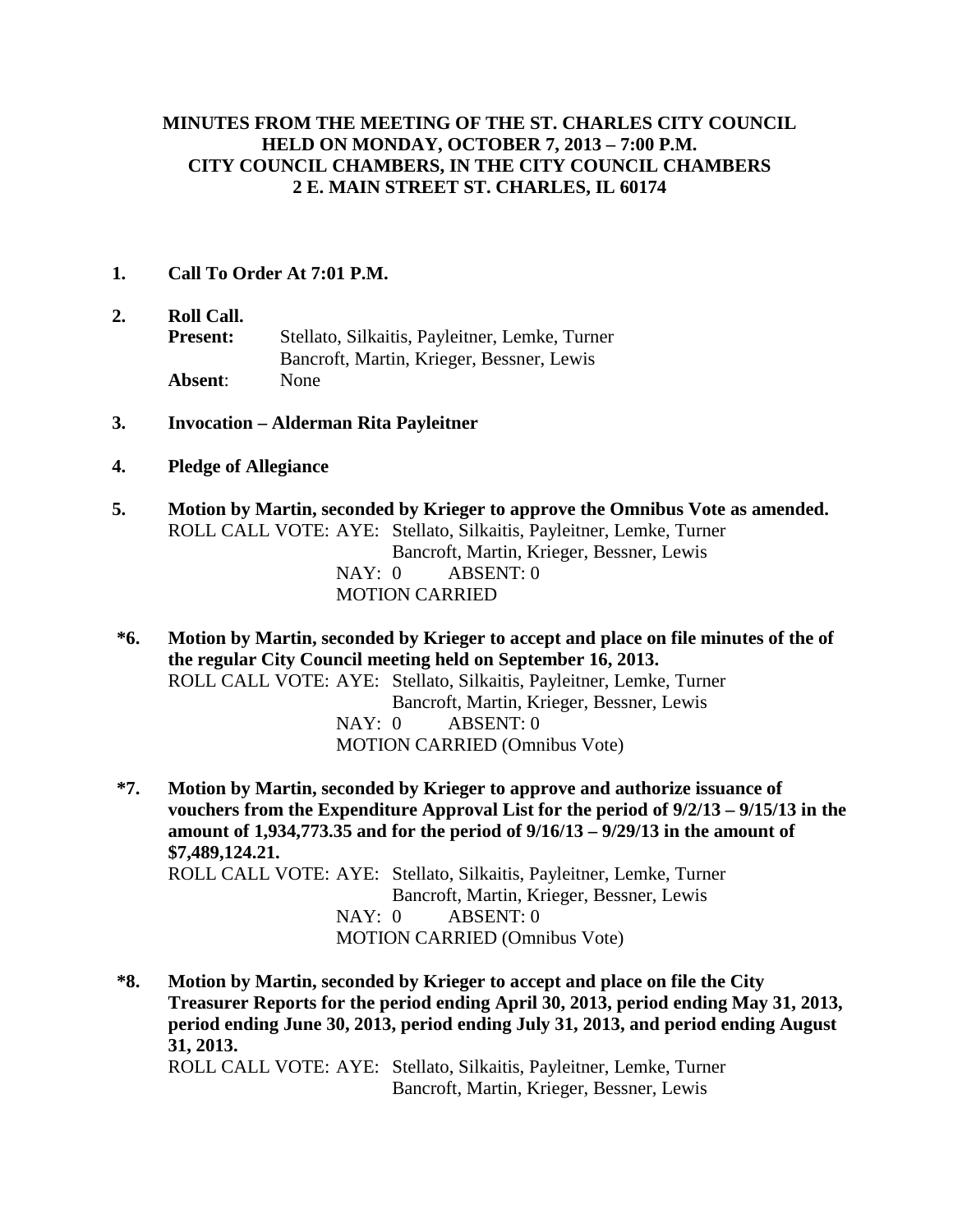#### NAY: 0 ABSENT: 0 MOTION CARRIED (Omnibus Vote)

# **I. New Business**

- A. Motion by Lewis, seconded by Krieger to approve a proclamation declaring October 2013 as Making Strides Against Breast Cancer Month in the City of St. Charles. VOICE VOTE UNANIMOUS MOTION CARRIED
	- This proclamation was read by Alder. Lewis.
- B. Motion by Turner, seconded by Bancroft to recommend waiving formal bid process and to purchase computers in an amount not to exceed \$101,544.82. ROLL CALL VOTE:AYE: Stellato, Silkaitis, Payleitner, Lemke, Turner Bancroft, Martin, Krieger, Bessner, Lewis

NAY: 0 ABSENT: 0 MOTION CARRIED

- Peggy Forster asked for approval of the bid process and the computers as outlined in the agenda summary. We are bringing this directly to Council due to the nature of the project and the firm deadline associated with this project.
- Alder. Lemke asked who was the supplier? Ms. Forster responded that it may be CDW but they are looking at a possible split. This would allow us to get workstations at the cheapest price and laptops at the cheapest price, but we are still looking into this option.

# **II. Committee Reports**

# **A. Government Operations**

 \*1. Motion by Martin, seconded by Krieger to approve **Funds Transfer Resolution 2013-T-37** transferring \$178,879.00 from Corporate Fund 100 to Fund 803 (WC & Liability) for FY13/14 as budgeted.

ROLL CALL VOTE: AYE: Stellato, Silkaitis, Payleitner, Lemke, Turner

Bancroft, Martin, Krieger, Bessner, Lewis

NAY: 0 ABSENT: 0

MOTION CARRIED (Omnibus Vote)

 \*2. Motion by Martin, seconded by Krieger to approve **Funds Transfer Resolution 2013-T-38** transferring \$445.88 from the General Fund to the 2002A G.O. Debt Service Fund 704 for FY13/14 as budgeted.

ROLL CALL VOTE:AYE: Stellato, Silkaitis, Payleitner, Lemke, Turner

Bancroft, Martin, Krieger, Bessner, Lewis

NAY: 0 ABSENT: 0

### MOTION CARRIED (Omnibus Vote)

 \*3. Motion by Martin, seconded by Krieger to approve **Funds Transfer Resolution 2013-T-39** transferring \$31,000.00 from the General Fund to the 2005A G.O. Debt Service Fund 718 (Public Works Garage) for FY13/14 as budgeted.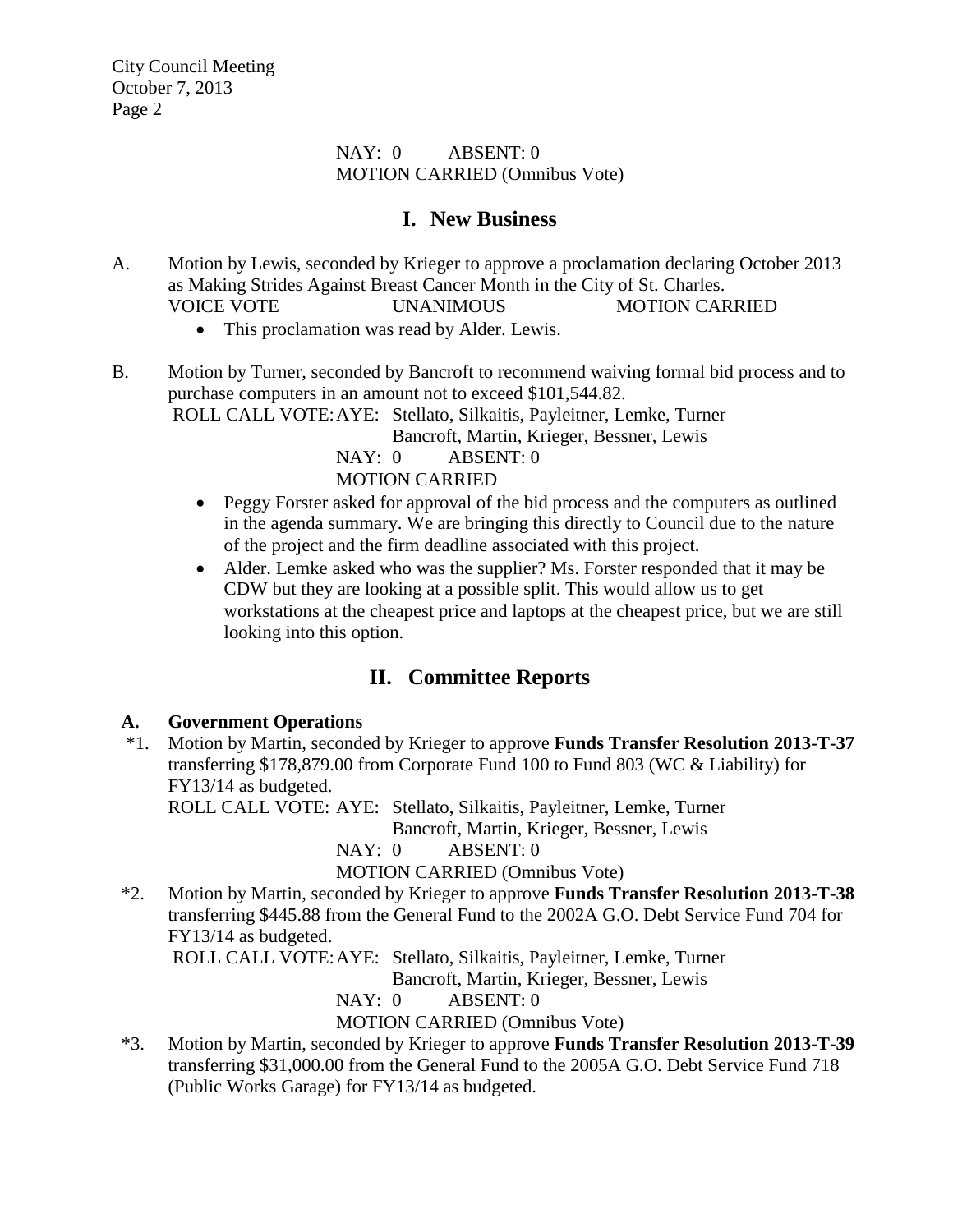ROLL CALL VOTE: AYE: Stellato, Silkaitis, Payleitner, Lemke, Turner

Bancroft, Martin, Krieger, Bessner, Lewis

#### NAY: 0 ABSENT: 0

MOTION CARRIED (Omnibus Vote)

 \*4. Motion by Martin, seconded by Krieger to approve **Funds Transfer Resolution 2013-T-40** transferring \$7,091.25 from Baker TIF Special Revenue Fund 304 to Baker TIF Service Fun 706 (2005B Refunding) for FY13/14 as budgeted. ROLL CALL VOTE: AYE: Stellato, Silkaitis, Payleitner, Lemke, Turner

Bancroft, Martin, Krieger, Bessner, Lewis

NAY: 0 ABSENT: 0

MOTION CARRIED (Omnibus Vote)

 \*5. Motion by Martin, seconded by Krieger to approve **Funds Transfer Resolution2013-T-41** transferring \$23,502.50 from First Street TIF Special Revenue Fund 305 to First Street TIF Debt Service Fund 713 (2006 GO) foFY13/14 as budgeted.

ROLL CALL VOTE: AYE: Stellato, Silkaitis, Payleitner, Lemke, Turner

Bancroft, Martin, Krieger, Bessner, Lewis

NAY: 0 ABSENT: 0

MOTION CARRIED (Omnibus Vote)

 \*6. Motion by Martin, seconded by Krieger to approve **Funds Transfer Resolution 2013-T-42** transferring \$11,583.75 from First Street TIF Special Revenue Fund 305 to First Street TIF Debt Service Fund 713 (2007AGO) for FY13/14 as budgeted.

ROLL CALL VOTE: AYE: Stellato, Silkaitis, Payleitner, Lemke, Turner

Bancroft, Martin, Krieger, Bessner, Lewis

NAY: 0 ABSENT: 0

MOTION CARRIED (Omnibus Vote)

 \*7. Motion by Martin, seconded by Krieger to approve **Funds Transfer Resolution2013-T-43**  transferring \$4,900.00 from First Street TIF Special Revenue Fund 305 to First Street TIF Debt Service Fund 713 (2007C GO) for FY13/14 as budgeted. ROLL CALL VOTE: AYE: Stellato, Silkaitis, Payleitner, Lemke, Turner

Bancroft, Martin, Krieger, Bessner, Lewis

NAY: 0 ABSENT: 0

### MOTION CARRIED (Omnibus Vote)

 \*8. Motion by Martin, seconded by Krieger to approve **Funds Transfer Resolution 2013-T-44** transferring \$22,906.25 from First Street TIF Special Revenue Fund 305 to First Street TIF Debt Service Fund 713 (2008A GO) for FY13/14 as budgeted.

ROLL CALL VOTE: AYE: Stellato, Silkaitis, Payleitner, Lemke, Turner

Bancroft, Martin, Krieger, Bessner, Lewis

NAY: 0 ABSENT: 0

MOTION CARRIED (Omnibus Vote)

 \*9. Motion by Martin, seconded by Krieger to approve **Funds Transfer Resolution2013-T-45** transferring \$230,242.50 from the General Fund to the 2008C G.O. Debt Service Fund 720 (Fire Station, Ladder Truck & Riverwall Projects) for FY13/14 as budgeted. ROLL CALL VOTE: AYE: Stellato, Silkaitis, Payleitner, Lemke, Turner

Bancroft, Martin, Krieger, Bessner, Lewis

NAY: 0 ABSENT: 0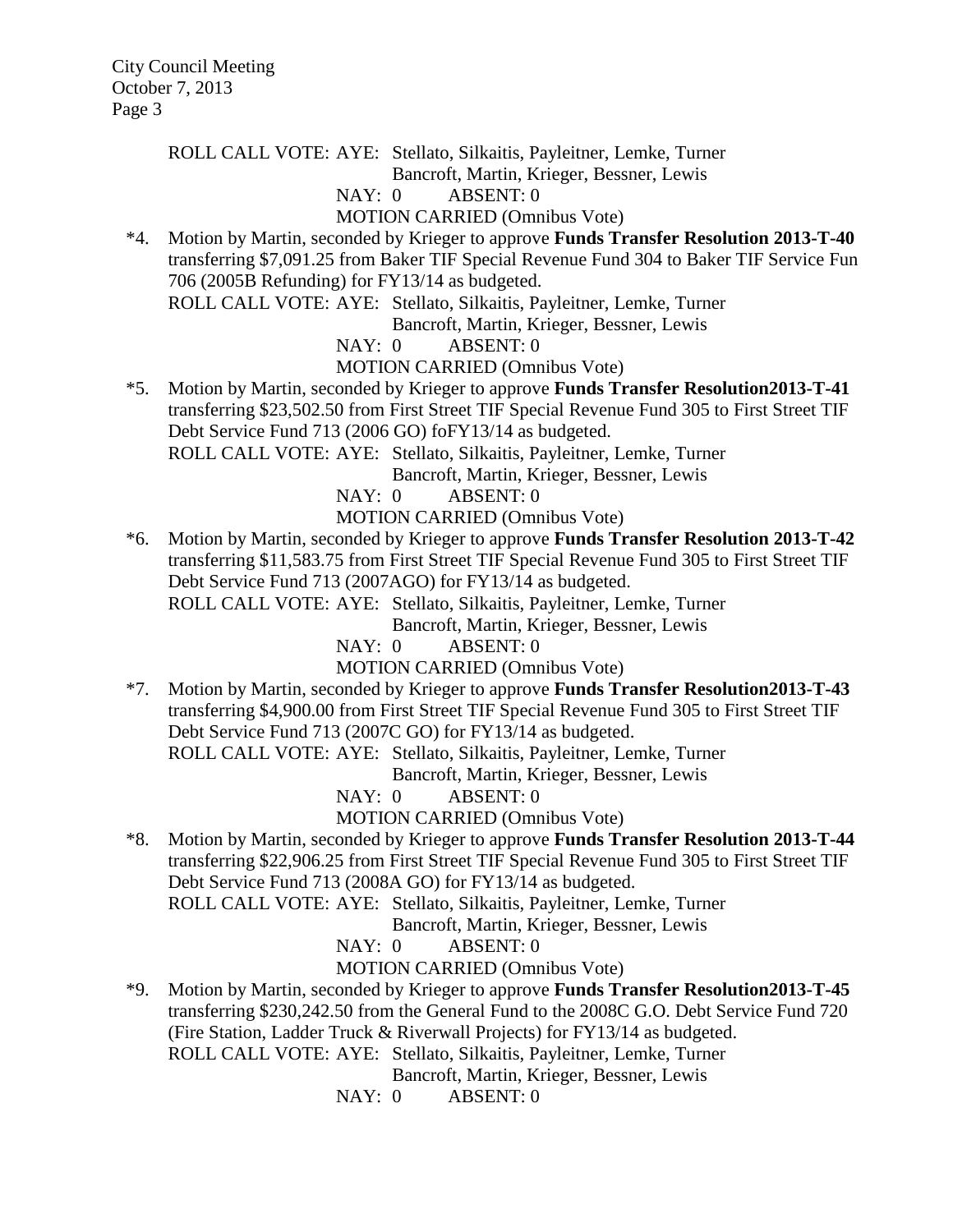#### MOTION CARRIED (Omnibus Vote)

\*10. Motion by Martin, seconded by Krieger to approve **Funds Transfer Resolution 2013-T-46** transferring \$9,974.82 from the General Fund to the 2009 Refunding G.O. Debt Service Fund 722 for FY13/14 as budgeted.

ROLL CALL VOTE: AYE: Stellato, Silkaitis, Payleitner, Lemke, Turner

Bancroft, Martin, Krieger, Bessner, Lewis

NAY: 0 ABSENT: 0

#### MOTION CARRIED (Omnibus Vote)

\*11. Motion by Martin, seconded by Krieger to approve **Funds Transfer Resolution 2013-T-47** transferring \$25,578.13 from Moline TIF Special Revenue Fund 320 to Moline TIF Debt Service Fund 709 (2009 GO Refunding) for FY13/14 as budgeted. ROLL CALL VOTE: AYE: Stellato, Silkaitis, Payleitner, Lemke, Turner

Bancroft, Martin, Krieger, Bessner, Lewis

NAY: 0 ABSENT: 0

MOTION CARRIED (Omnibus Vote)

\*12. Motion by Martin, seconded by Krieger to approve **Funds Transfer Resolution 2013-T-48** transferring \$35,387.50 from the General Fund to the 2010B Refunding G.O. Debt Service Fund 724 form FY 13/14 as budgeted.

ROLL CALL VOTE: AYE: Stellato, Silkaitis, Payleitner, Lemke, Turner

Bancroft, Martin, Krieger, Bessner, Lewis

NAY: 0 ABSENT: 0

MOTION CARRIED (Omnibus Vote)

\*13. Motion by Martin, seconded by Krieger to approve **Funds Transfer Resolution 2013-T-49** transferring \$36,200.00 from Mall TIF Special Revenue Fund 322 to Debt Service Fund 705 (2010C Refunding GO) for FY13/14 as budgeted.

ROLL CALL VOTE: AYE: Stellato, Silkaitis, Payleitner, Lemke, Turner

Bancroft, Martin, Krieger, Bessner, Lewis

NAY: 0 ABSENT: 0

MOTION CARRIED (Omnibus Vote)

\*14. Motion by Martin, seconded by Krieger to approve **Funds Transfer Resolution 2013-T-50**  transferring \$69,924.14 from the General Fund to the 2011A G.O. Debt Service Fund 723 (Capital Projects) for FY13/14 as budgeted.

ROLL CALL VOTE: AYE: Stellato, Silkaitis, Payleitner, Lemke, Turner

Bancroft, Martin, Krieger, Bessner, Lewis

NAY: 0 ABSENT: 0

MOTION CARRIED (Omnibus Vote)

\*15. Motion by Martin, seconded by Krieger to approve **Funds Transfer Resolution 2013-T-51** transferring \$1,356.48 from the General Fund to the 2011B Refunding G.O. Debt Service Fund 725 for FY13/14 as budgeted.

ROLL CALL VOTE: AYE: Stellato, Silkaitis, Payleitner, Lemke, Turner

Bancroft, Martin, Krieger, Bessner, Lewis

NAY: 0 ABSENT: 0

MOTION CARRIED (Omnibus Vote)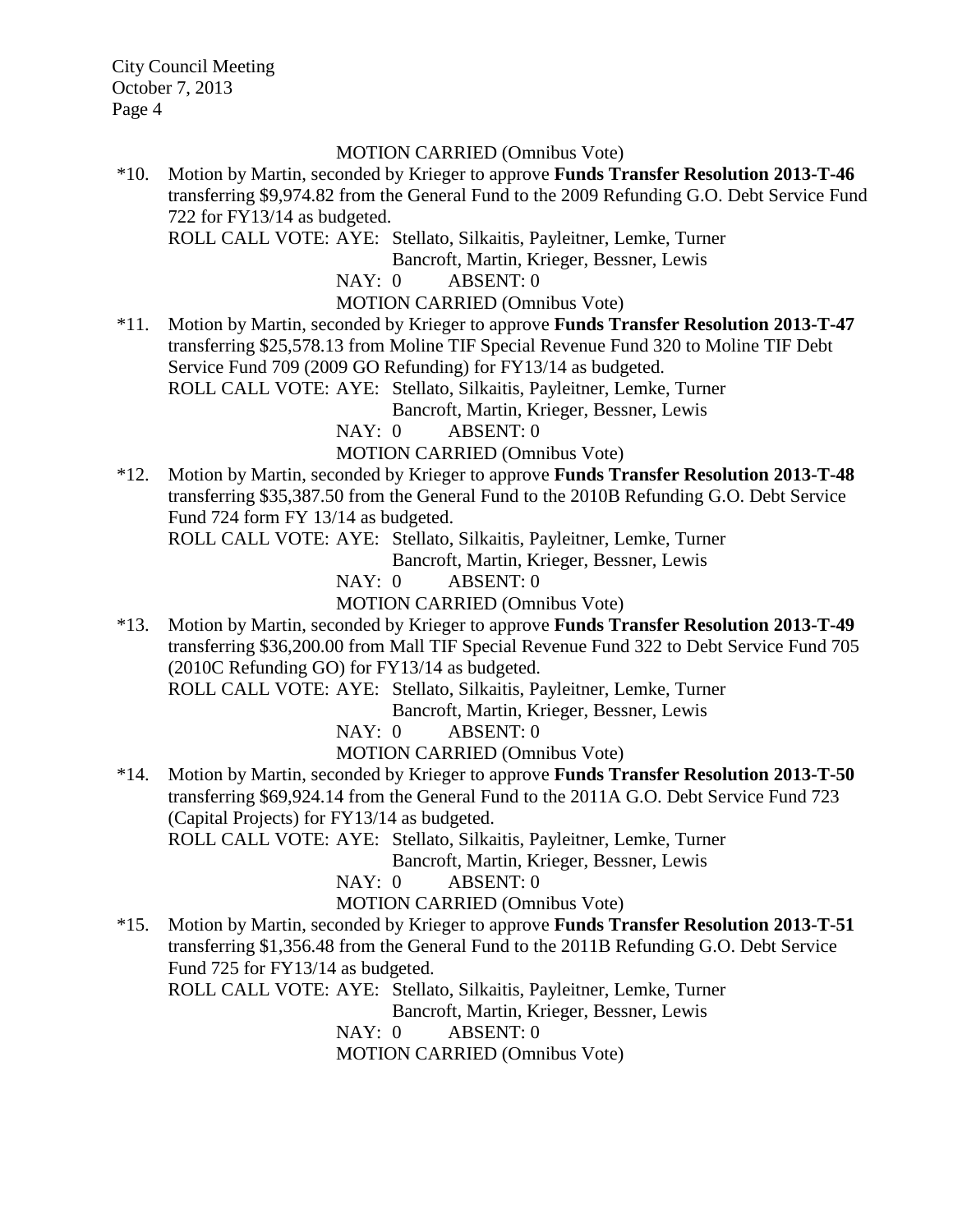\*16. Motion by Martin, seconded by Krieger to approve **Funds Transfer Resolution 2013-T-52** transferring \$52,662.50 from the General Fund to the 2011C Refunding G.O. Debt Service Fund 726 for FY13/14 as budgeted.

ROLL CALL VOTE: AYE: Stellato, Silkaitis, Payleitner, Lemke, Turner

Bancroft, Martin, Krieger, Bessner, Lewis

NAY: 0 ABSENT: 0

MOTION CARRIED (Omnibus Vote)

\*17. Motion by Martin, seconded by Krieger to approve **Funds Transfer Resolution 2013-T-53** transferring \$48,462.50 from the TIF 5 Special Revenue Fund 306 to the 2011D Refunding G.O. Debt Service Fund 710 for FY13/14 as budgeted.

ROLL CALL VOTE: AYE: Stellato, Silkaitis, Payleitner, Lemke, Turner

Bancroft, Martin, Krieger, Bessner, Lewis

NAY: 0 ABSENT: 0

MOTION CARRIED (Omnibus Vote)

\*18. Motion by Martin, seconded by Krieger to approve **Funds Transfer Resolution 2013-T-54** transferring \$48,998.06 from the General Fund to the 2012A G.O. Debt Service Fund 721 (EAB Project) for FY13/14 as budgeted.

ROLL CALL VOTE: AYE: Stellato, Silkaitis, Payleitner, Lemke, Turner

Bancroft, Martin, Krieger, Bessner, Lewis

NAY: 0 ABSENT: 0

MOTION CARRIED (Omnibus Vote)

\*19. Motion by Martin, seconded by Krieger to approve **Funds Transfer Resolution 2013-T-55** transferring \$93,412.22 from the Redgate Bridge Capital Project Fund 501 to the 2012A G.O. Debt Service Fund 721 (Redgate Bridge Project) for FY13/14 as budgeted. ROLL CALL VOTE: AYE: Stellato, Silkaitis, Payleitner, Lemke, Turner

Bancroft, Martin, Krieger, Bessner, Lewis

NAY: 0 ABSENT: 0

MOTION CARRIED (Omnibus Vote)

\*20. Motion by Martin, seconded by Krieger to approve **Funds Transfer Resolution 2013-T-56** transferring \$133,997.74 from the General Fund to the 2012B G.O. Refunding Debt Service Fund 727 for FY13/14 as budgeted.

ROLL CALL VOTE: AYE: Stellato, Silkaitis, Payleitner, Lemke, Turner

Bancroft, Martin, Krieger, Bessner, Lewis

NAY: 0 ABSENT: 0

MOTION CARRIED (Omnibus Vote)

\*21. Motion by Martin, seconded by Krieger to approve **Funds Transfer Resolution 2013-T-57** transferring \$62,738.82 from the Electric Fund to the 2012B G.O. Refunding Debt Service Fund 727 for FY13/14 as budgeted.

ROLL CALL VOTE: AYE: Stellato, Silkaitis, Payleitner, Lemke, Turner

Bancroft, Martin, Krieger, Bessner, Lewis

NAY: 0 ABSENT: 0

MOTION CARRIED (Omnibus Vote)

\*22. Motion by Martin, seconded by Krieger to approve **Funds Transfer Resolution 2013-T-58** transferring \$21,171.12 from the Water Fund to the 2012B G.O. Refunding Debt Service Fund 727 for FY13/14 as budgeted.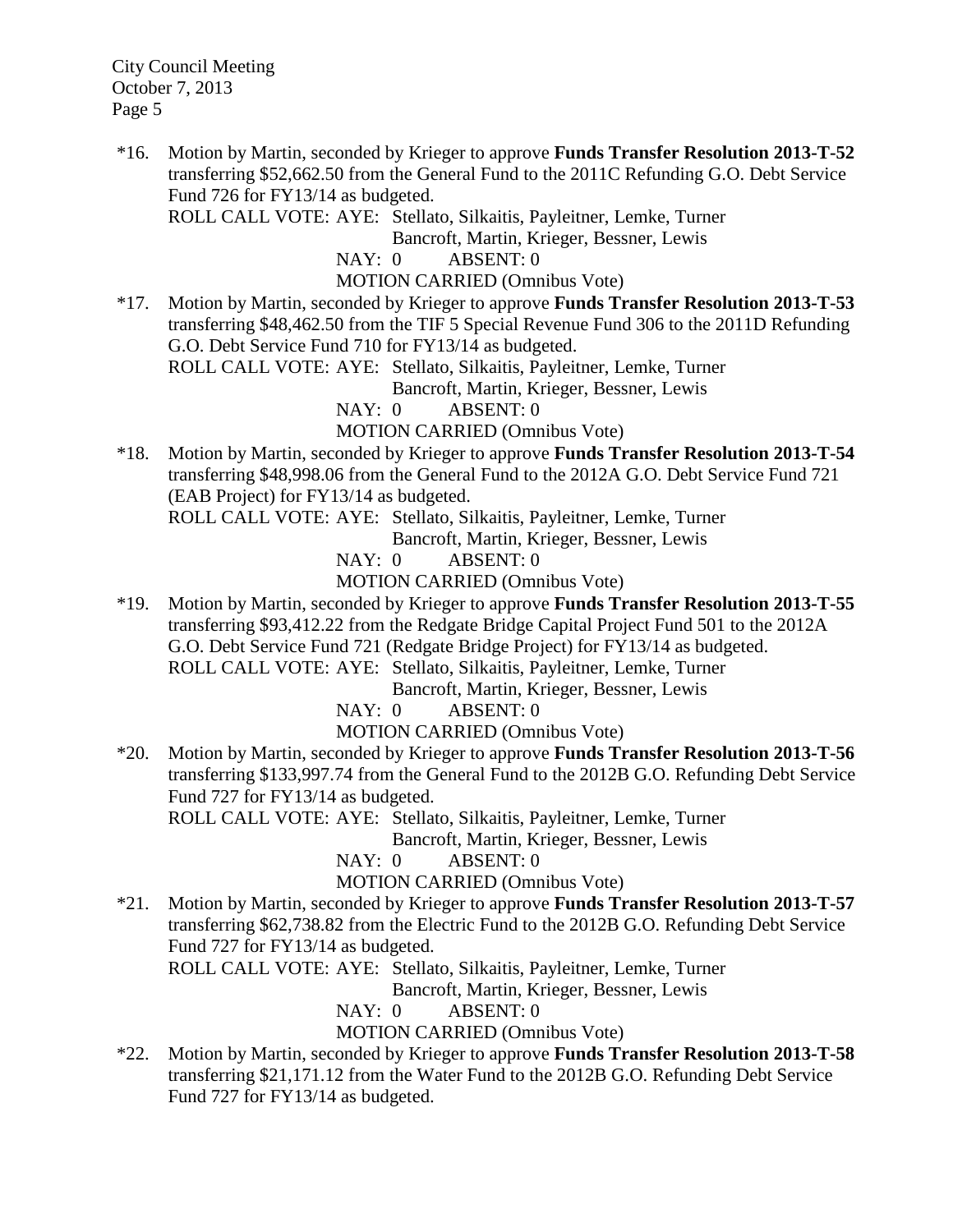ROLL CALL VOTE: AYE: Stellato, Silkaitis, Payleitner, Lemke, Turner

Bancroft, Martin, Krieger, Bessner, Lewis

#### NAY: 0 ABSENT: 0

MOTION CARRIED (Omnibus Vote)

\*23. Motion by Martin, seconded by Krieger to approve **Funds Transfer Resolution 2013-T-59** transferring \$\$40,276.77 from the Sewer Fund to the 2012B G.O. Refunding Debt Service Fund 727 for FY13/14 as budgeted.

ROLL CALL VOTE: AYE: Stellato, Silkaitis, Payleitner, Lemke, Turner

Bancroft, Martin, Krieger, Bessner, Lewis

NAY: 0 ABSENT: 0

MOTION CARRIED (Omnibus Vote)

\*24. Motion to approve **Funds Transfer Resolution 2013-T-60** transferring \$7,376.03 from Baker TIF Special Revenue Fund 304 to Baker TIF Debt Service Fund 706 (2012C Refunding) for FY13/14 as budgeted.

ROLL CALL VOTE: AYE: Stellato, Silkaitis, Payleitner, Lemke, Turner Bancroft, Martin, Krieger, Bessner, Lewis

NAY: 0 ABSENT: 0

MOTION CARRIED (Omnibus Vote)

\*25. Motion by Martin, seconded by Krieger to approve **Funds Transfer Resolution 2013-T-61** transferring \$211,130.55 from First Street TIF Special Revenue Fund 305 to First Street TIF Debt Service Fund 713 (2013A G.O. Refunding) for FY13/14 as budgeted. ROLL CALL VOTE: AYE: Stellato, Silkaitis, Payleitner, Lemke, Turner

Bancroft, Martin, Krieger, Bessner, Lewis

NAY: 0 ABSENT: 0

MOTION CARRIED (Omnibus Vote)

\*26 Motion by Martin, seconded by Krieger to approve **Funds Transfer Resolution 2013-T-62** transferring \$92,000.00 from Corporate Fund 100 to Fund 230 (Refuse) for FY13/14 as budgeted.

ROLL CALL VOTE: AYE: Stellato, Silkaitis, Payleitner, Lemke, Turner

Bancroft, Martin, Krieger, Bessner, Lewis

NAY: 0 ABSENT: 0

#### MOTION CARRIED (Omnibus Vote)

\*27. Motion by Martin, seconded by Krieger to approve to discontinue the Redflex Red Light Traffic Program at Rt. 31 at W. Main Street.

ROLL CALL VOTE: AYE: Stellato, Silkaitis, Payleitner, Lemke, Turner

Bancroft, Martin, Krieger, Bessner, Lewis

NAY: 0 ABSENT: 0

MOTION CARRIED (Omnibus Vote)

\*28. Motion by Martin, seconded by Krieger to accept and place on file minutes of the Government Operations Committee meeting held on September 16, 2013. ROLL CALL VOTE: AYE: Stellato, Silkaitis, Payleitner, Lemke, Turner

Bancroft, Martin, Krieger, Bessner, Lewis

NAY: 0 ABSENT: 0

MOTION CARRIED (Omnibus Vote)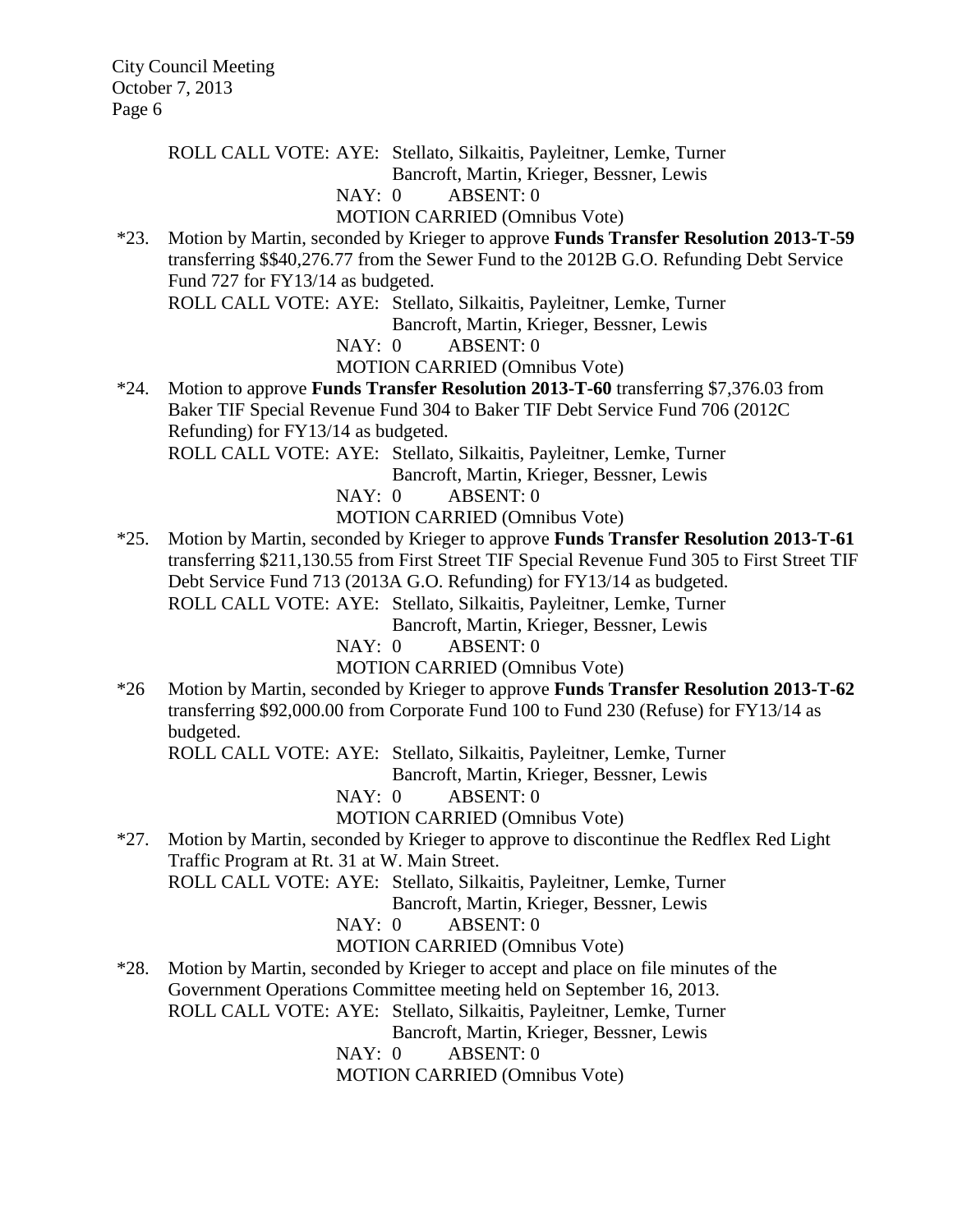\*29. Motion by Martin, seconded by Krieger to approve to accept bids of \$63,588 for two Tahoe Vehicles and approve **Ordinance 2013-M-52** Authorizing the Sale of Items of Personal Property Owned by the City of St. Charles (Police Department).

ROLL CALL VOTE: AYE: Stellato, Silkaitis, Payleitner, Lemke, Turner

Bancroft, Martin, Krieger, Bessner, Lewis

NAY: 0 ABSENT: 0

MOTION CARRIED (Omnibus Vote)

\*30. Motion by Martin, seconded by Krieger to to approve to accept bids of \$63,078 for two Tahoe Vehicles and approve **Ordinance 2013-M-53** Authorizing the Sale of Items of Personal Property Owned by the City of St. Charles (Fire Department). ROLL CALL VOTE: AYE: Stellato, Silkaitis, Payleitner, Lemke, Turner Bancroft, Martin, Krieger, Bessner, Lewis

NAY: 0 ABSENT: 0

MOTION CARRIED (Omnibus Vote)

\*31. Motion by Martin, seconded by Krieger to approve an application for IMRF Benefit Protection Leave in the estimated amount of \$2,220.84. ROLL CALL VOTE: AYE: Stellato, Silkaitis, Payleitner, Lemke, Turner Bancroft, Martin, Krieger, Bessner, Lewis

NAY: 0 ABSENT: 0

MOTION CARRIED (Omnibus Vote)

#### **B. Government Services**

 \*1. Motion by Martin, seconded by Krieger to approve a Restated Intergovernmental Agreement for Tri-City Police Records.

ROLL CALL VOTE: AYE: Stellato, Silkaitis, Payleitner, Lemke, Turner

Bancroft, Martin, Krieger, Bessner, Lewis

NAY: 0 ABSENT: 0

MOTION CARRIED (Omnibus Vote)

 \*2. Motion by Martin, seconded by Krieger to approve street closures and use of amplification equipment for the 2013 Lighting of the Lights in the  $1<sup>st</sup>$  Street Plaza.

ROLL CALL VOTE: AYE: Stellato, Silkaitis, Payleitner, Lemke, Turner

Bancroft, Martin, Krieger, Bessner, Lewis

NAY: 0 ABSENT: 0

MOTION CARRIED (Omnibus Vote)

 \*3. Motion by Martin, seconded by Krieger to approve the use of amplification equipment for the 2013 Holiday Homecoming Parade.

ROLL CALL VOTE: AYE: Stellato, Silkaitis, Payleitner, Lemke, Turner

Bancroft, Martin, Krieger, Bessner, Lewis

NAY: 0 ABSENT: 0

MOTION CARRIED (Omnibus Vote)

 \*4. Motion by Martin, seconded by Krieger to approve a **Resolution 2013-97** Authorizing the Mayor and City Clerk of the City of St. Charles to Requesting the Closure of IL Route 64 and IL Route 31 for the 2013 Electric Christmas Parade.

ROLL CALL VOTE:AYE: Stellato, Silkaitis, Payleitner, Lemke, Turner Bancroft, Martin, Krieger, Bessner, Lewis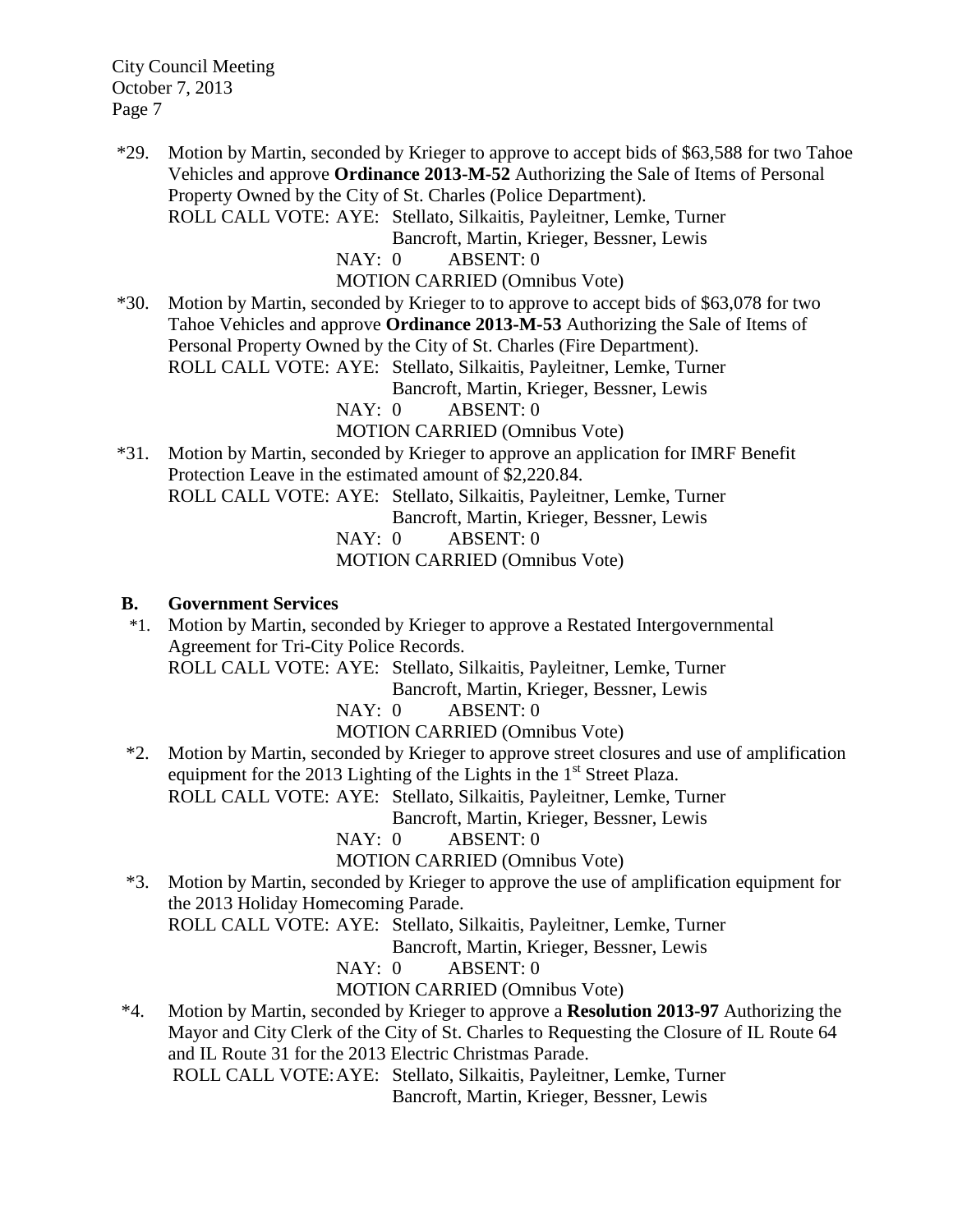# NAY: 0 ABSENT: 0 MOTION CARRIED (Omnibus Vote)

\*5. Motion by Martin, seconded by Krieger to approve a **Resolution 2013-98** Authorizing the Mayor and City Clerk of the City of St. Charles to approve award of contract to Martam Construction for the North  $15<sup>th</sup>$  Street Reconstruction Project – Phase 2. ROLL CALL VOTE: AYE: Stellato, Silkaitis, Payleitner, Lemke, Turner

Bancroft, Martin, Krieger, Bessner, Lewis

NAY: 0 ABSENT: 0

MOTION CARRIED (Omnibus Vote)

 \*6. Motion by Martin, seconded by Krieger to approve a **Resolution 2013-99** Authorizing the Mayor and City Clerk of the City of St. Charles to approve award of contract to Martam Construction for the Tyler Road Drainage Improvement Project.

ROLL CALL VOTE: AYE: Stellato, Silkaitis, Payleitner, Lemke, Turner

Bancroft, Martin, Krieger, Bessner, Lewis

NAY: 0 ABSENT: 0

MOTION CARRIED (Omnibus Vote)

\*7. Motion by Martin, seconded by Krieger to approve an **Ordinance 2013-M-54** Amending Title 13, "Public Utilities", Chapter 8, "Electricity", of the St. Charles Municipal Code (housekeeping updates).

ROLL CALL VOTE: AYE: Stellato, Silkaitis, Payleitner, Lemke, Turner

Bancroft, Martin, Krieger, Bessner, Lewis

NAY: 0 ABSENT: 0

MOTION CARRIED (Omnibus Vote)

 \*8. Motion by Martin, seconded by Krieger to approve a **Resolution 2013-100** Authorizing the Mayor and City Clerk of the City of St. Charles to approve award of contract to Marc Kresmery Construction LLC for the Installation of Oil Containment at City Substations. ROLL CALL VOTE: AYE: Stellato, Silkaitis, Payleitner, Lemke, Turner

Bancroft, Martin, Krieger, Bessner, Lewis

NAY: 0 ABSENT: 0

MOTION CARRIED (Omnibus Vote)

 \*9. Motion by Martin, seconded by Krieger to approve a **Resolution 2013-101** Authorizing the Mayor and City Clerk of the City of St. Charles to execute a Plat of Easement at 3340 West Main Street (Parent Petroleum/former Benchmark Bank).

ROLL CALL VOTE: AYE: Stellato, Silkaitis, Payleitner, Lemke, Turner

Bancroft, Martin, Krieger, Bessner, Lewis

NAY: 0 ABSENT: 0

MOTION CARRIED (Omnibus Vote)

\*10. Motion by Martin, seconded by Krieger to approve a **Resolution 2013-102** Authorizing the Mayor and City Clerk of the City of St. Charles to execute the Ride In Kane Memorandum of Understanding Agreement.

ROLL CALL VOTE: AYE: Stellato, Silkaitis, Payleitner, Lemke, Turner

Bancroft, Martin, Krieger, Bessner, Lewis

NAY: 0 ABSENT: 0

MOTION CARRIED (Omnibus Vote)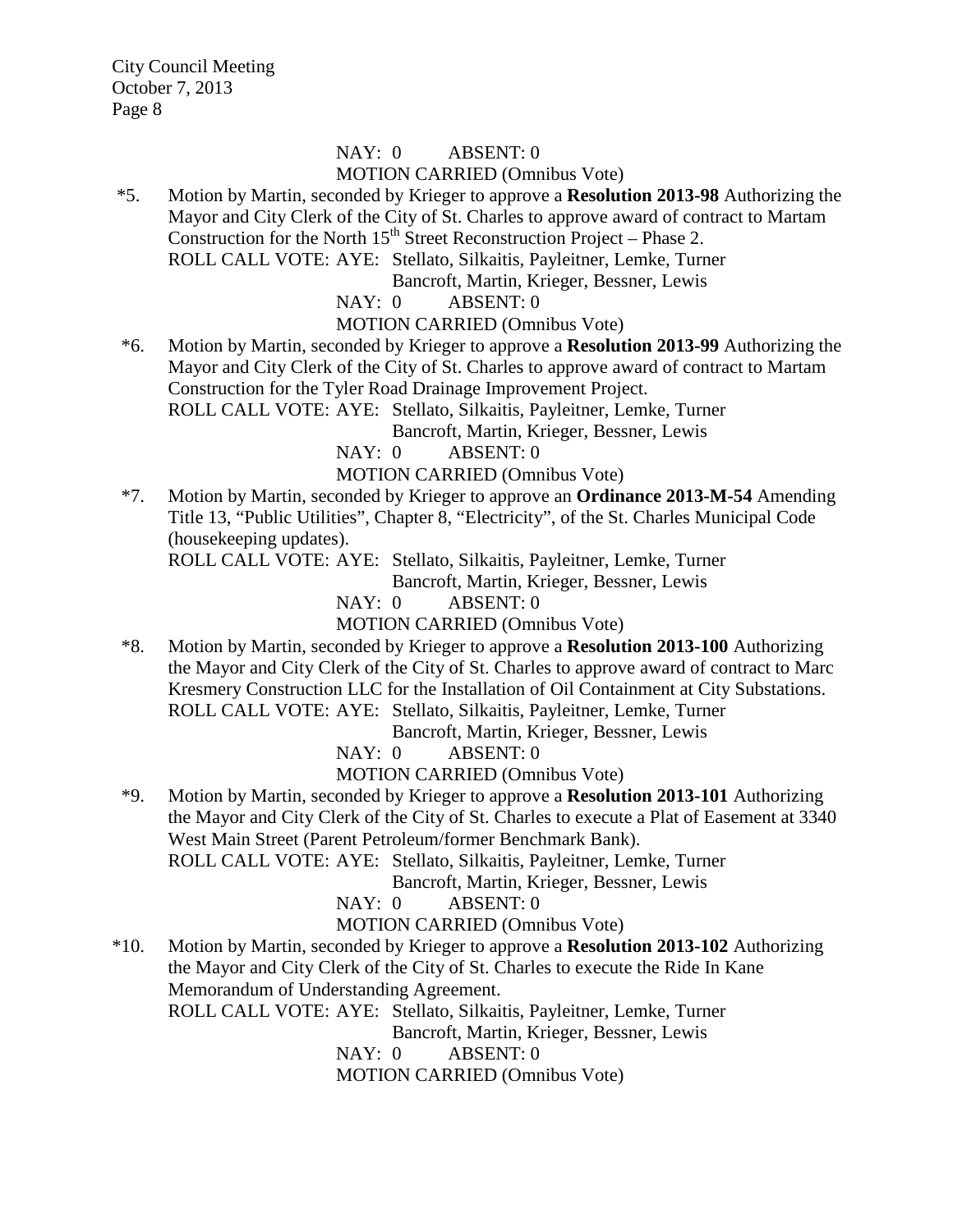\*11. Motion by Martin, seconded by Krieger to approve a **Resolution 2013-103** Authorizing the Mayor and City Clerk of the City of St. Charles to execute All Applicable Illinois Environmental Protection Agency (IEPA) Loan Documents and Resolution of Intent Regarding National Flood Insurance.

ROLL CALL VOTE: AYE: Stellato, Silkaitis, Payleitner, Lemke, Turner

Bancroft, Martin, Krieger, Bessner, Lewis

NAY: 0 ABSENT: 0

MOTION CARRIED (Omnibus Vote)

\*12. Motion by Martin, seconded by Krieger to approve a **Resolution 2013-104** Authorizing the Mayor and City Clerk of the City of St. Charles to approve award of contract to Hoerr Construction for Sanitary and Storm Sewer Lining.

ROLL CALL VOTE: AYE: Stellato, Silkaitis, Payleitner, Lemke, Turner Bancroft, Martin, Krieger, Bessner, Lewis NAY: 0 ABSENT: 0

MOTION CARRIED (Omnibus Vote)

### **C. Planning and Development**

 1. Motion by Stellato, seconded by Silkaitis to table a **Resolution 2013-105** Authorizing the Execution of an Intergovernmental Agreement Providing for a Jurisdictional Boundary Line, Sewer and Water Services and Street Improvements (City of West Chicago and City of St. Charles, Illinois).

ROLL CALL VOTE: AYE: Stellato, Silkaitis, Payleitner, Lemke, Turner Bancroft, Martin, Krieger, Bessner, Lewis NAY: 0 ABSENT: 0 MOTION CARRIED

- Mark Koenen explained this motion. There was a public hearing hosted by the community development department. It set a timeline for the approval of the intergovernmental agreement. There are some details being worked out between the City of St. Charles and the DuPage Airport Authority. Once those details are resolved, we can move ahead with the intergovernmental agreement with West Chicago. Not trying to alarm anyone, just need to work out some legalese with the airport. Ask you to be flexible and table this tonight. It will be back on a later date.
- \*2. Motion by Martin, seconded by Krieger to accept and place on file minutes of the September 9, 2013 Planning & Development Committee meeting. ROLL CALL VOTE: AYE: Stellato, Silkaitis, Payleitner, Lemke, Turner Bancroft, Martin, Krieger, Bessner, Lewis NAY: 0 ABSENT: 0 MOTION CARRIED (Omnibus Vote)

### **D. No Executive Session**

# **E. Additional Items from Mayor, Council, Staff, or Citizens**

- Mayor Rogina wished Alder. Jim Martin Happy Birthday!
- Mayor Rogina also encouraged everyone to buy local.